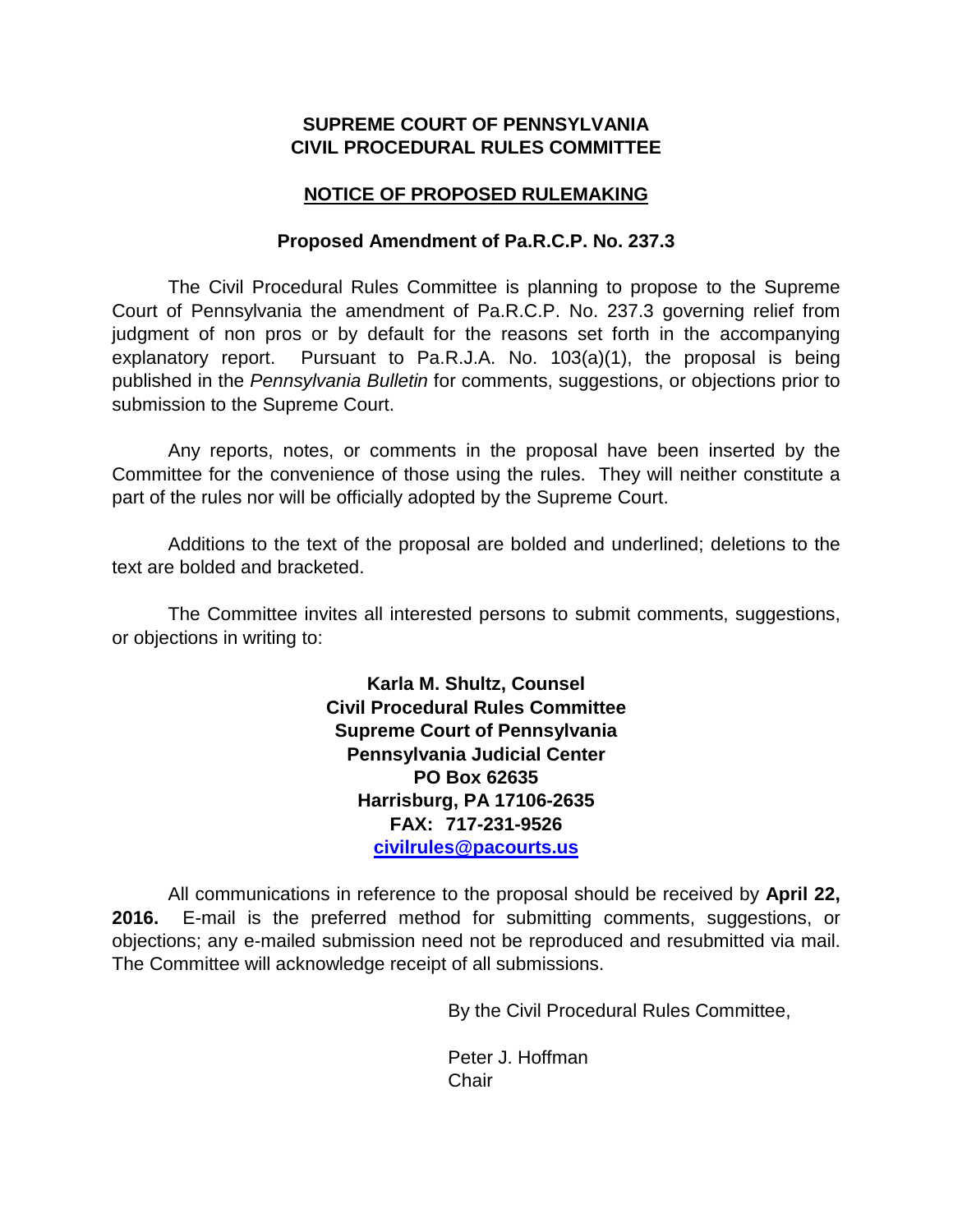### **Rule 237.3 Relief from Judgment of Non Pros or by Default**

(a) A petition for relief from a judgment of non pros or of default entered pursuant to Rule 237.1 shall have attached thereto a **[verified]** copy of the complaint**, preliminary objections,** or answer which the petitioner seeks leave to file.

(b) If the petition is filed within ten days after the entry of the judgment on the docket, the court shall open the judgment if the proposed complaint**, preliminary** 

**objections,** or answer states a meritorious cause of action or defense.

Note: Rule 236 requires the prothonotary to give notice of the entry of any judgment and to note in the docket the giving of the notice.

The petitioner must act with reasonable diligence to see that the petition is promptly presented to the court if required by local practice.

**[See]** *See Schultz v. Erie Insurance Exchange*, **[505 Pa. 90,]** 477 A.2d 471 (**Pa.** 1984) for the requirements for opening a judgment by default and **[Pa.R.C.P.] Rule** 3051 as to a judgment of non pros. Rule 237.3 does not change the law of opening judgments. Rather, the rule supplies two of the three requisites for opening such judgments by presupposing that a petition filed as provided by the rule is timely and with reasonable explanation or legitimate excuse for the inactivity or delay resulting in the entry of the judgment. The requirement of this rule for proceeding within ten days is not intended to set a standard for timeliness in circumstances outside this rule.

**[A defendant who seeks to file a pleading other than an answer is not entitled to the benefit of this rule but must comply with the requirements of** *Schultz v. Erie Insurance Exchange,* **supra.]**

**[See]** *See* Rules 206.1 through 206.7 governing petition practice.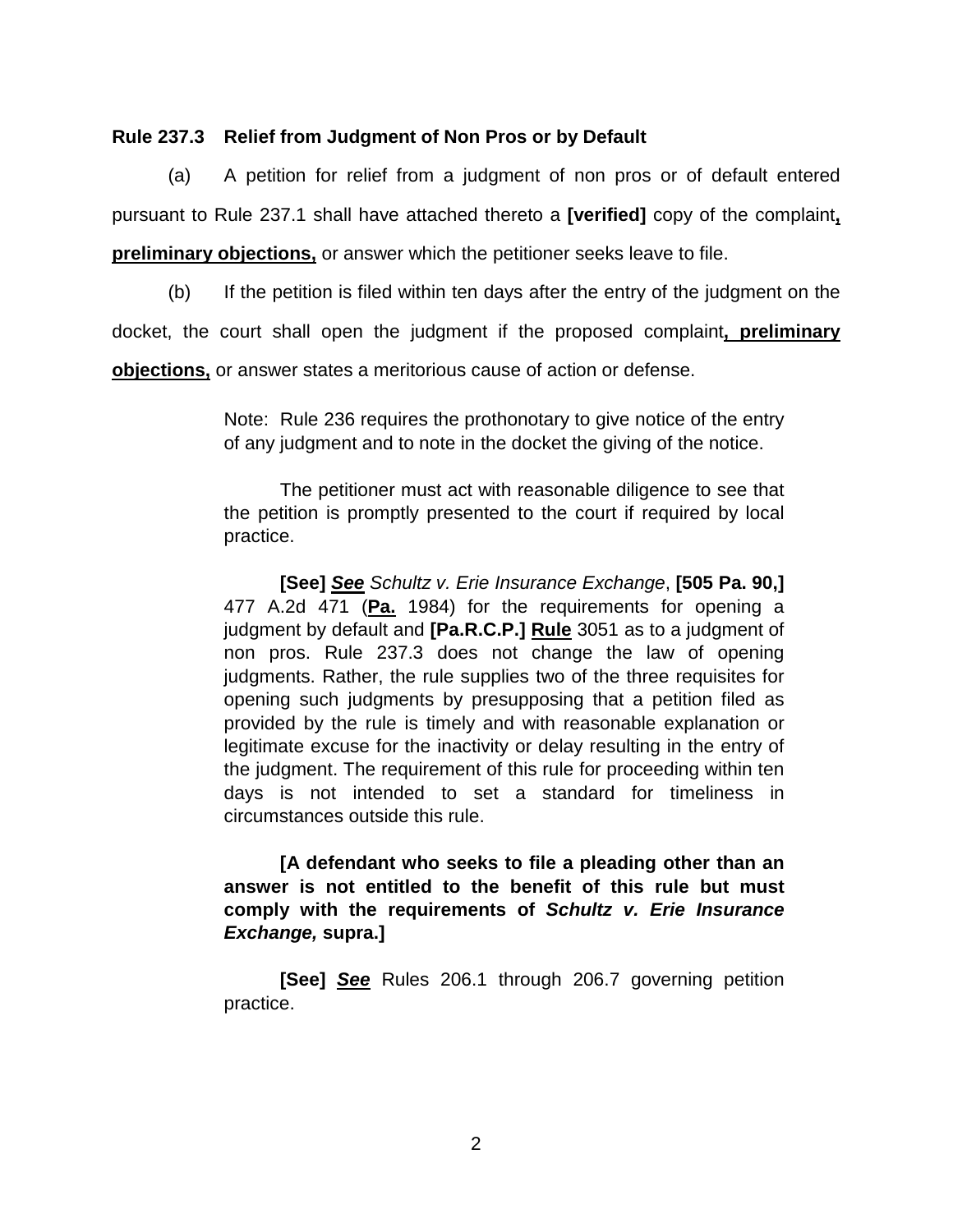### **Explanatory Comment—1994**

Rule 237.3 governs relief from a judgment by default or of non pros. Subdivision (a) requires that a **[verified]** copy of the complaint**, preliminary objections,** or answer sought to be filed be attached to the petition for relief from the judgment. This enables the court to determine from the actual complaint**, preliminary objections,** or answer to be filed whether it alleges a meritorious cause of action or defense.

Subdivision (b) eases the burden of a party against whom judgment has been entered and who moves promptly for relief from that judgment. If the petitioner files a petition for relief from the judgment within ten days after entry of the judgment on the docket, the rule requires the court to open the judgment if the proposed complaint**, preliminary objections,** or answer states a meritorious cause of action or defense. The rule provides a date certain from which to measure the ten-day period and the language establishing the beginning of that period is derived from Rule 1308 governing appeals in compulsory arbitration.

Case law has imposed three requirements for opening a judgment by default: a petition timely filed, a reasonable explanation or legitimate excuse for the inactivity or delay and a showing of a meritorious defense. Rule of Civil Procedure 3051 similarly states these three requisites for opening a judgment of non pros, substituting the showing of a meritorious cause of action rather than a meritorious defense. Rule 237.3(b) presumes that a petition filed within the required ten-day period is both timely and with reasonable explanation or legitimate excuse for the inactivity or delay. In this context, subdivision (b) requires that the judgment be opened if the petitioner attaches to the petition a **[verified]** complaint**, preliminary objections,** or answer which states a meritorious cause of action or defense. A note to the rule cautions that the rule is not intended to change the law relating to the opening of judgments in any way or to impose a new standard of timeliness in cases outside the limited circumstances set forth in the rule.

### **Illustrations**

In illustrations 1 through 3, the defendant has failed to plead within the required time to a complaint containing a notice to plead.

1. Prior to receiving a notice of intention to enter a default judgment, defendant seeks an agreement with the plaintiff for an extension of time in which to plead. The parties may certainly agree to an extension of time and proceed in accordance with their agreement. However, such an agreement is really unnecessary since the plaintiff cannot enter judgment without giving the ten-day notice required by the rule and the ten-day notice cannot be waived. Defendant may plead within the time up to the date of mailing or delivery of the notice plus ten days. This period of time may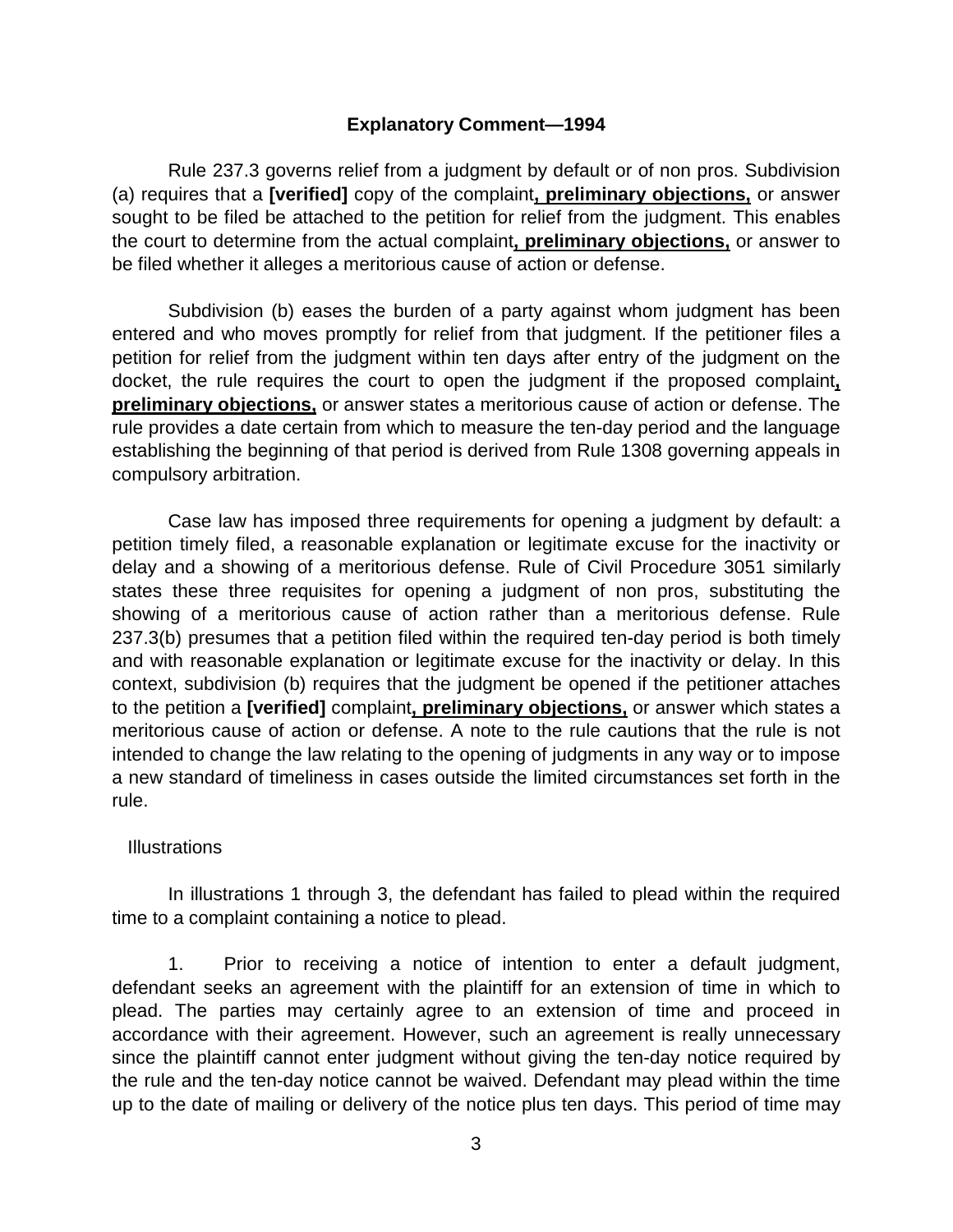be more than might be provided by any agreement. In addition, there is no danger of a judgment being entered as the required notice has not been given.

 2. Defendant has received the ten-day notice but cannot file the pleading within the ten-day period. Now, as provided by Rule 237.2, it is appropriate to seek an agreement to extend the time in which to plead since the plaintiff has given the notice which is prerequisite to the entry of judgment and actual entry of the judgment is imminent.

3. Defendant has received the ten-day notice and obtained an agreement extending the time to plead. However, defendant does not plead within the agreed time. Plaintiff may enter judgment by default without further notice as provided by Rule 237.2 and the form of agreement set forth in Rule 237.6.

In illustrations 4 **[through 6] and 5**, the plaintiff has entered a valid judgment by default against the defendant and the prothonotary has entered the judgment in the docket and noted the date thereof. Thereafter, the defendant files a petition to open the judgment.

 4. The defendant files the petition to open the judgment within ten days of the date on which the prothonotary entered the judgment on the docket and seeks leave to file the answer attached to the petition. The defendant is entitled to the benefit of Rule 237.3(b) by timely filing the petition and attaching an answer. Rule 237.3(b) requires the court to open the judgment upon the defendant demonstrating to the court that the filing of the petition was within the ten-day period and that the answer attached to the petition states a meritorious defense.

**[5. The defendant files the petition to open the judgment within ten days of the date on which the prothonotary enters the judgment on the docket and seeks leave to file the preliminary objections attached to the petition. The defendant is not entitled to the benefit of Rule 237.3(b) because, although the petition is timely filed, the rule does not provide for preliminary objections to be attached to the petition. A defendant who wishes to file preliminary objections upon the opening of a judgment must proceed pursuant to case law and meet the standards set forth in** *Schultz v. Erie Insurance Exchange***, 505 Pa. 90, 477 A.2d 471 (1984), cited in the note to the rule.]** 

**[6] 5**. The defendant files a petition to open the judgment more than ten days after the date of entry of the judgment on the docket. The petition to open is not within the scope of Rule 237.3(b) which requires that the petition be ''filed within ten days after the entry of the judgment on the docket''. The defendant must proceed pursuant to case law and meet the standards of *Schultz v. Erie Insurance Exchange*, **[505 Pa. 90,]** 477 A.2d 471 (**Pa.** 1984).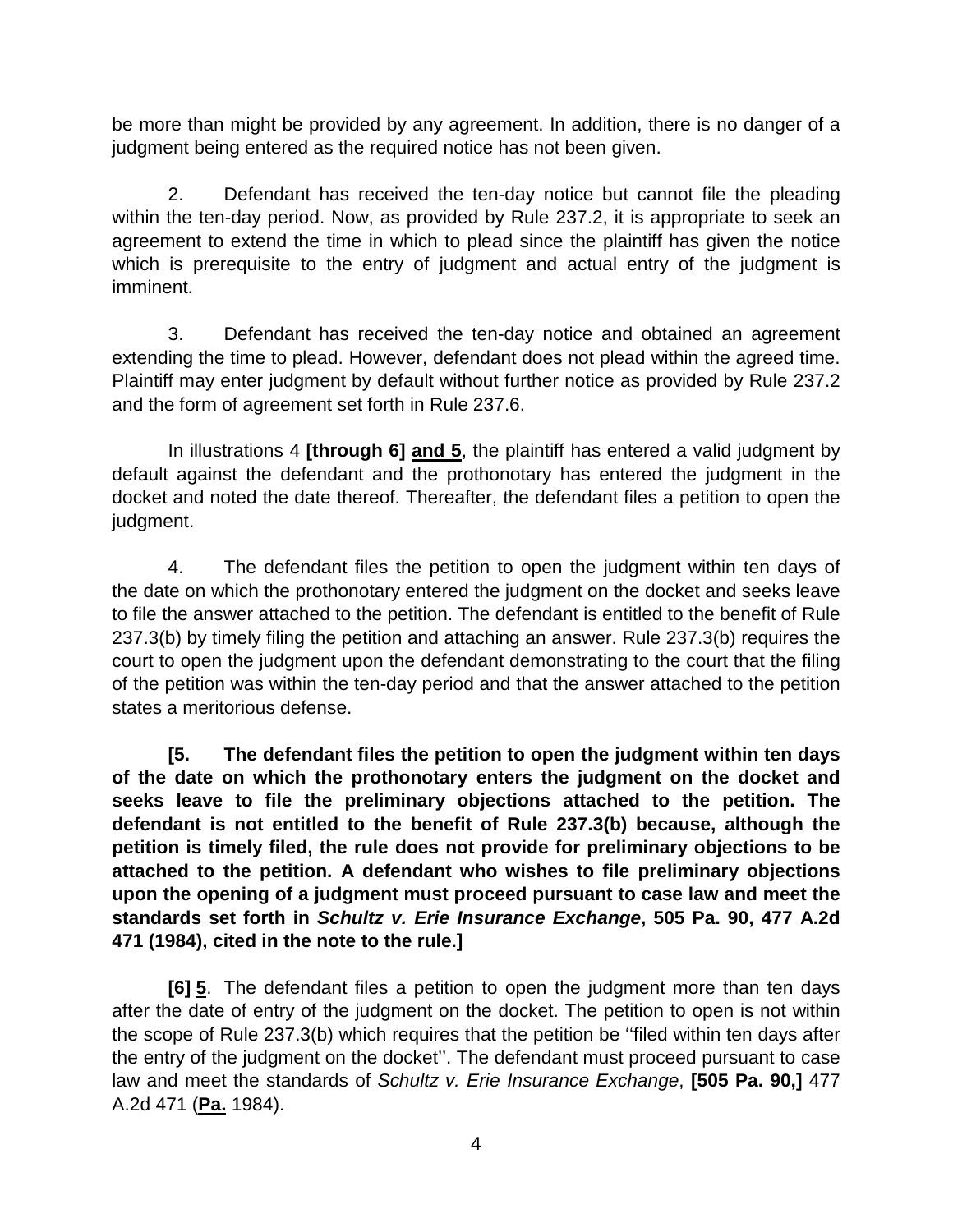Although these illustrations use the example of the entry of a judgment by default and a petition to open the judgment, they are adaptable and thus equally applicable to the entry of a judgment of non pros for failure to file a complaint and a petition to open such a judgment.

## **[Explanatory Comment -- 2001**

**The amendment to the Note clarifies the procedure when a defendant, upon the opening of a default judgment, intends to file preliminary objections, a pleading not encompassed by this rule. Contrary to the holding of the Commonwealth Court in** *Peters Township Sanitary Auth. v. American Home and Land Dev. Co.***, 696 A.2d 899 (Cmwlth Ct. 1997), preliminary objections are not an appropriate attachment to a petition to open a default judgment under Rule 237.3.** 

 **Clarifying amendments have been made to the 1994 Explanatory Comment.]**